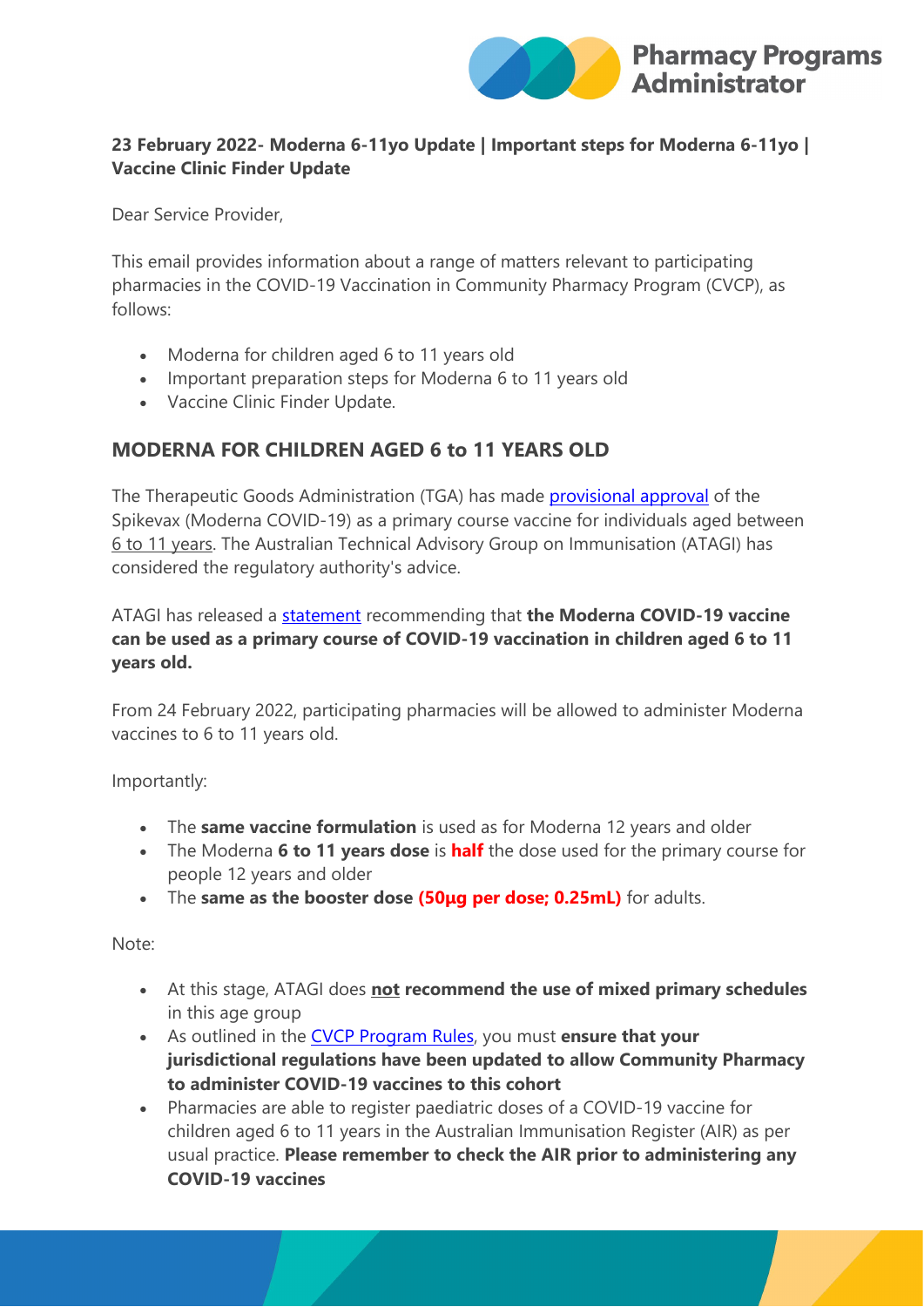

• **Booster doses are not yet recommended for this cohort** (those under the age of 18 years), as severe COVID-19 is uncommon in this age group and the primary course of COVID-19 vaccines generate a strong immune response, so the benefit from additional doses of vaccine is likely to be small.

Moderna is **not recommended for anyone under the age of 6 years of age.** *The Pfizer 5-11 (orange cap) vaccine continues to be the only COVID-19 vaccine approved for children who are 5 years of age.*

## **IMPORTANT PREPARATION STEPS FOR MODERNA 6 TO 11 YEARS OLD**

Pharmacies are to complete Moderna Online Training (once available), Site Declarations and the new Consent Forms.

#### **Training**

- A new specific Moderna training module for children aged 6 to 11 years old is currently in development
- The training will be available in the coming weeks. Further information will be provided by the Taskforce shortly
- Pharmacies interested in administering Moderna to this cohort are recommended to review the ATAGI advice carefully and the TGA's product information prior to administering Moderna to this cohort
- **Pharmacies must complete the specific training module for Moderna for children aged 6 to 11 years old once it is available**
- The COVID-19 Vaccination Training Program is regularly updated with information from Australian Technical Advisory Group on Immunisation (ATAGI) and the Therapeutic Goods Administration (TGA), and all vaccine providers are required to remain up to date on clinical best practice and emerging research.

#### **Site declarations**

Pharmacies will be required to complete the updated Moderna Site Readiness Declaration in CVAS.

#### **Consent Forms**

A [new consent](https://protect-au.mimecast.com/s/M2w7CK1DqQu8ornup-6CR?domain=health.gov.au) form has been published for administering the Moderna vaccine to children aged 6 to 11 years old.